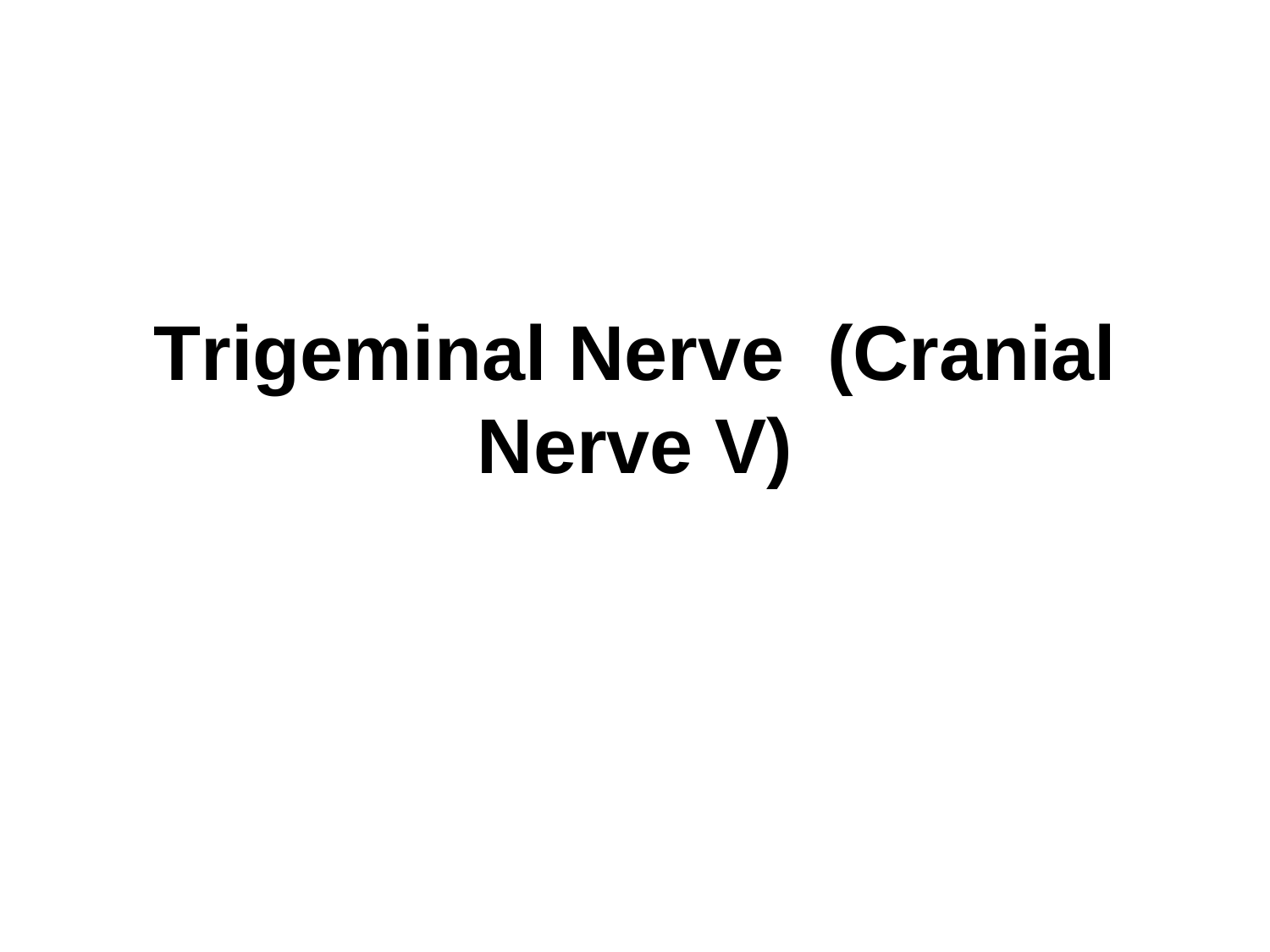The trigeminal nerve (fifth nerve) is the largest of the cranial nerves and contains both sensory and

motor fibres.

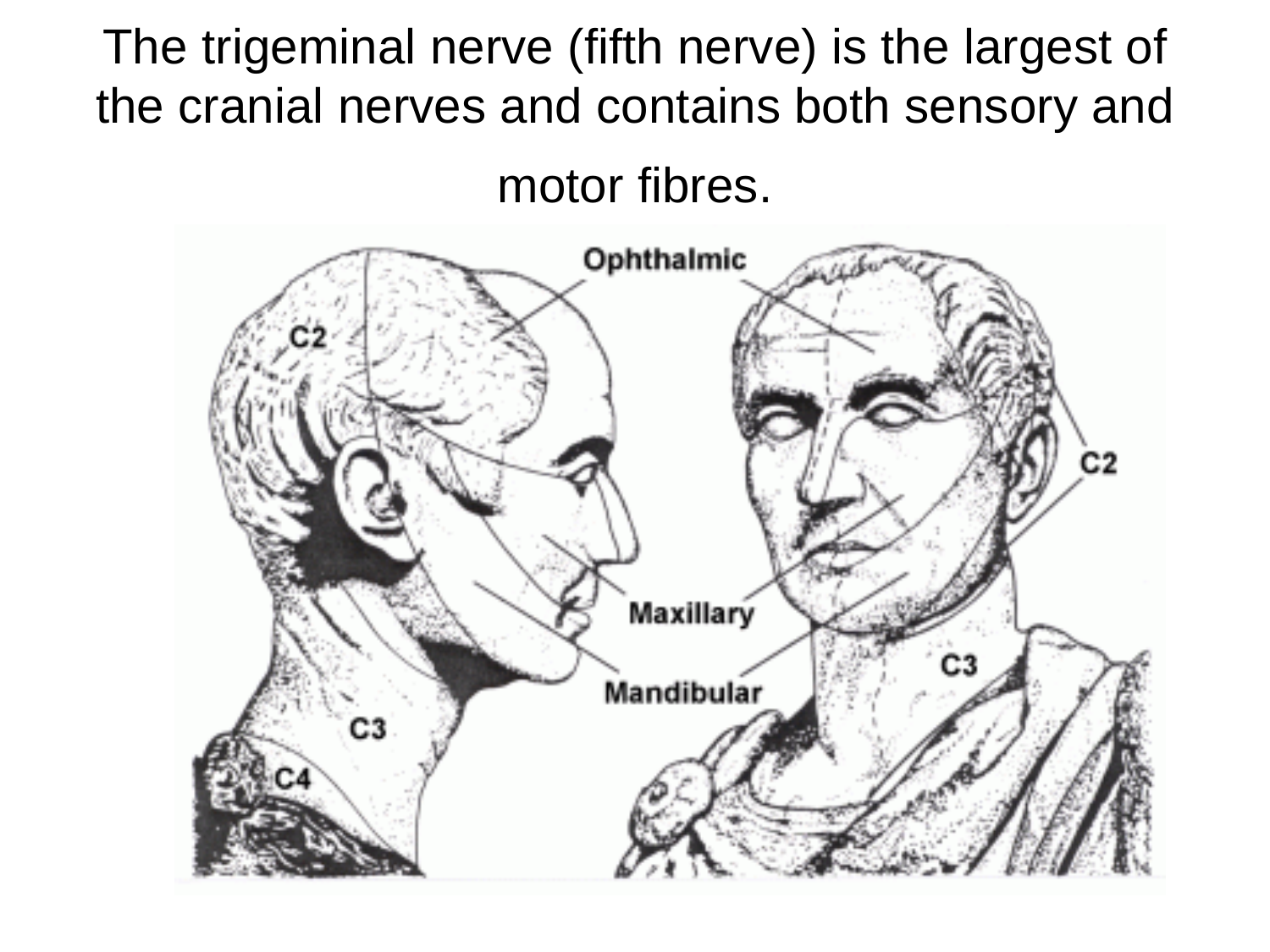# *Trigeminal nerve nuclei*

- · **The main sensory nucleus**. Found in the posterior part of the **pons** located laterally to the motor nucleus.
- · **The spinal nucleus**. Continues superiorly with the main nucleus in the pons and extends inferiorly through the whole length of the medulla oblongata and into the upper part of the spinal cord.
- · **The mesencephalic nucleus**. Consists of a column of nerve cells situated in the lateral part of the grey matter around the cerebral aqueduct.
- · **The motor nucleus**. Situated medially to the sensory nucleus in the **pons.**

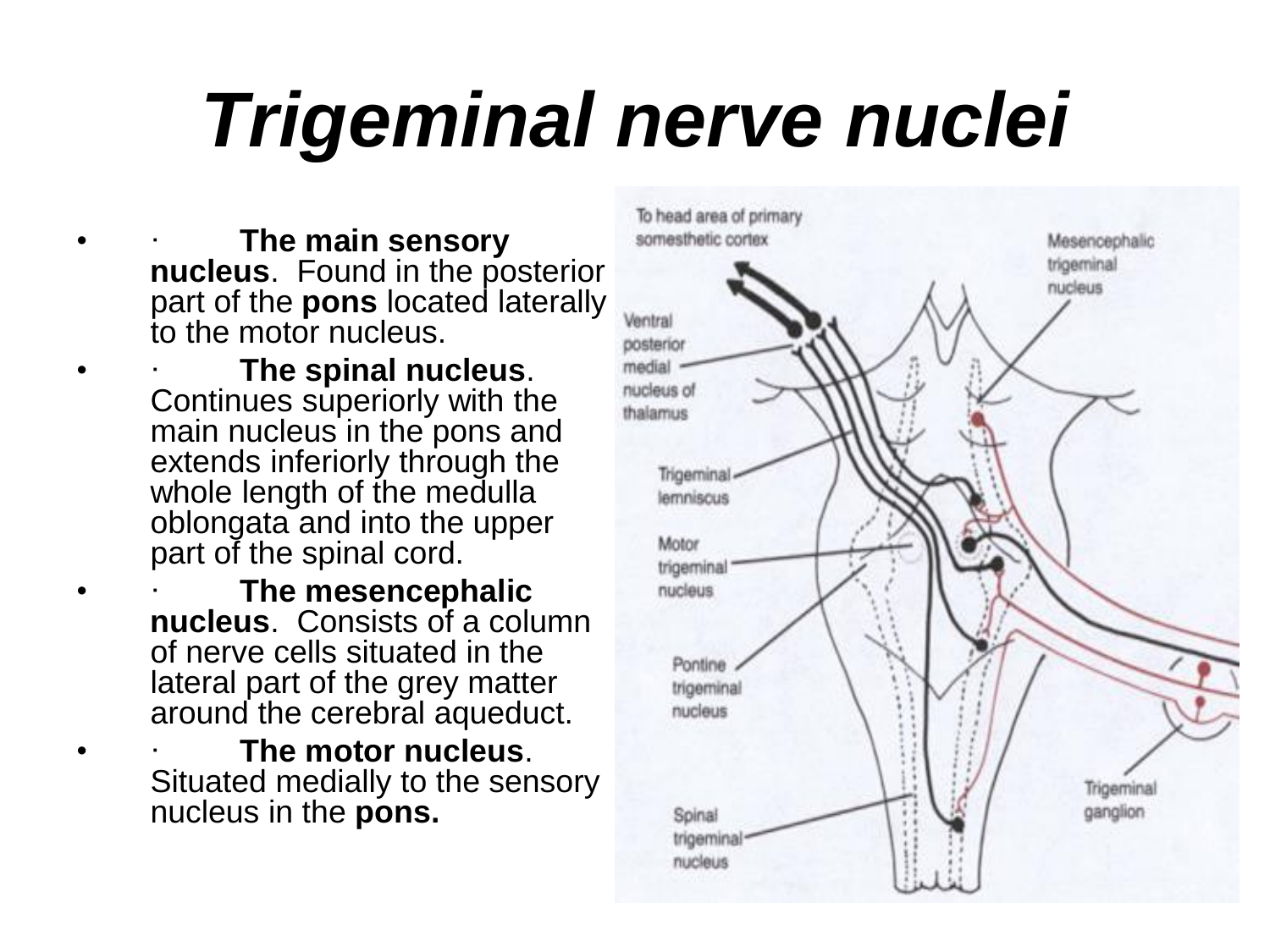• The trigeminal nerve arises from the brain at the side of the pons by a motor and a sensory root.

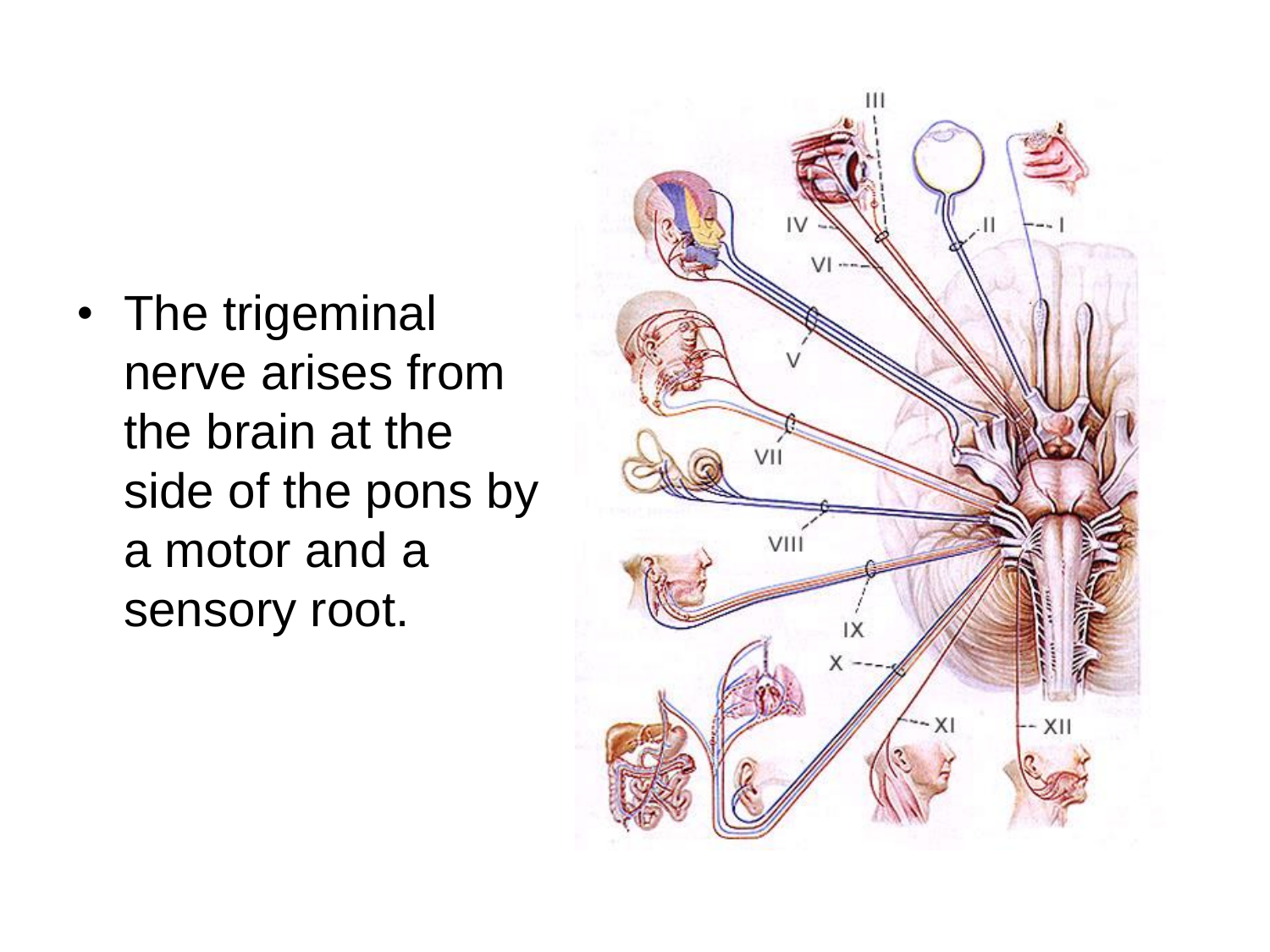The sensory root carries the trigeminal ganglion which consists of the cell bodies of the sensory axons and lies in

a depression on the petrous part of temporal bone.

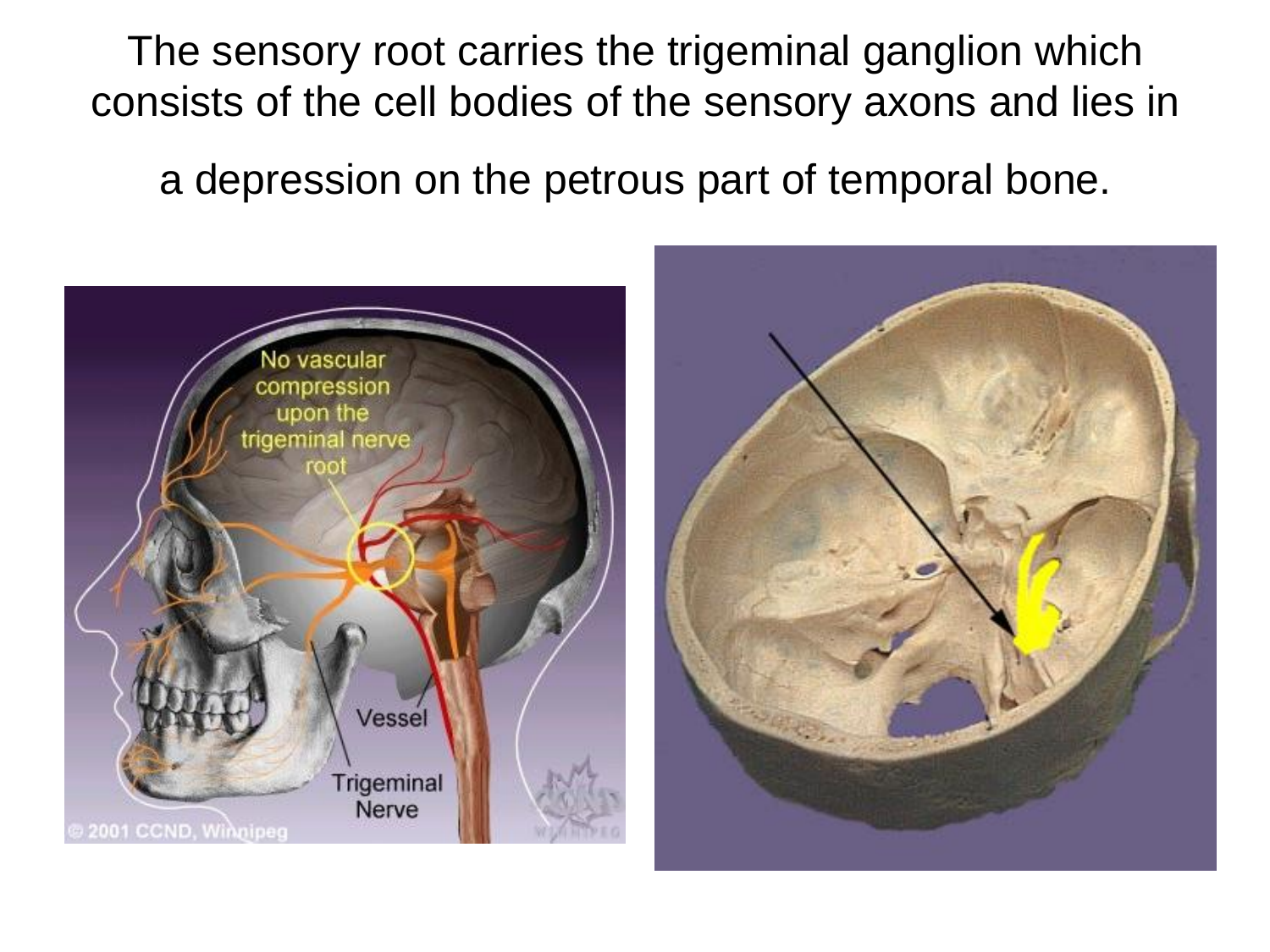### The sensory root divides into three large branches:

- **The Ophthalmic (V1)** is the smallest division of the trigeminal nerve and is entirely sensory.
- **Maxillary (V2)** is sensory
- **Mandibular (V3)** is both sensory and motor.



The Trigeminal Nerve Distribution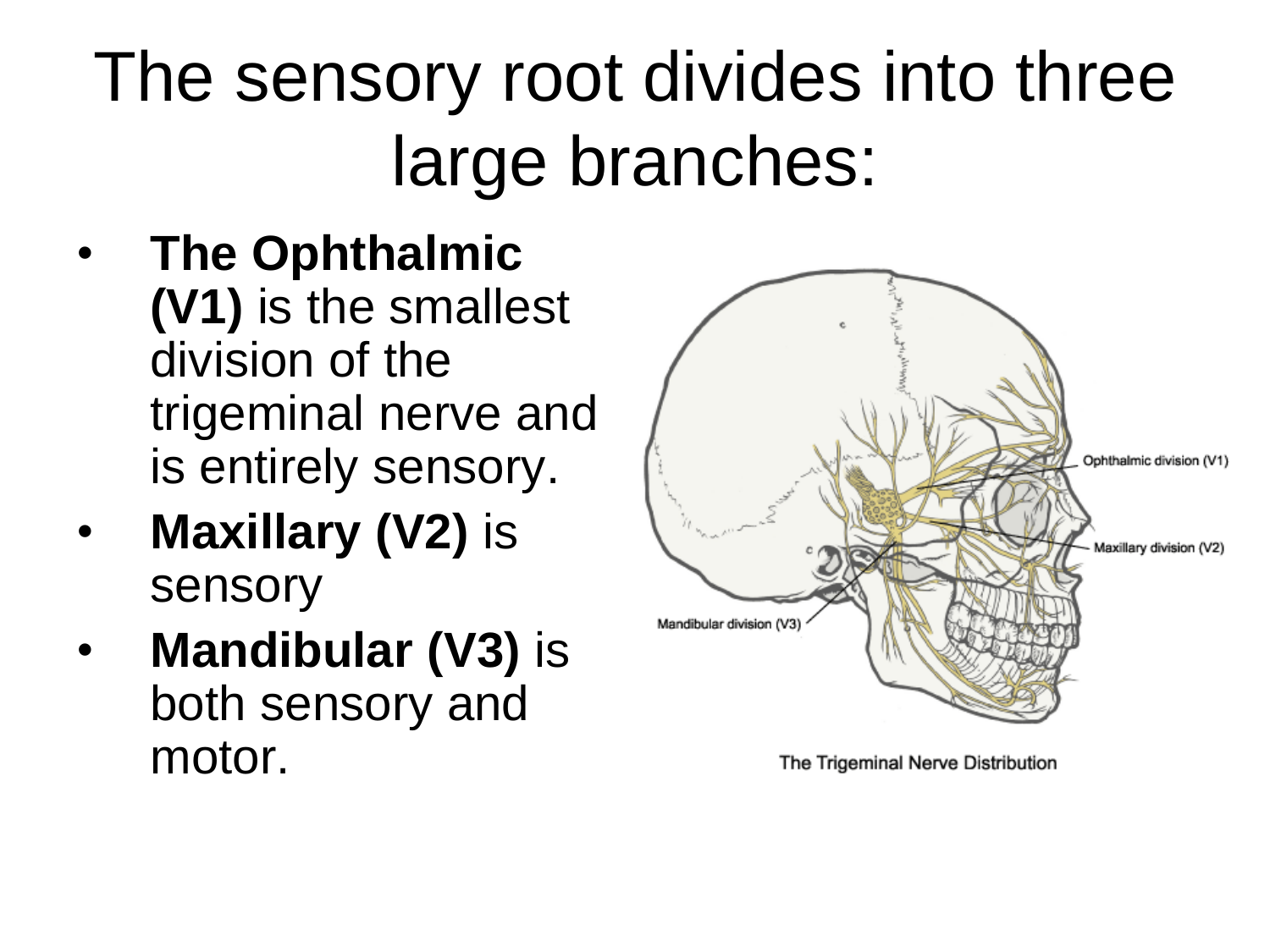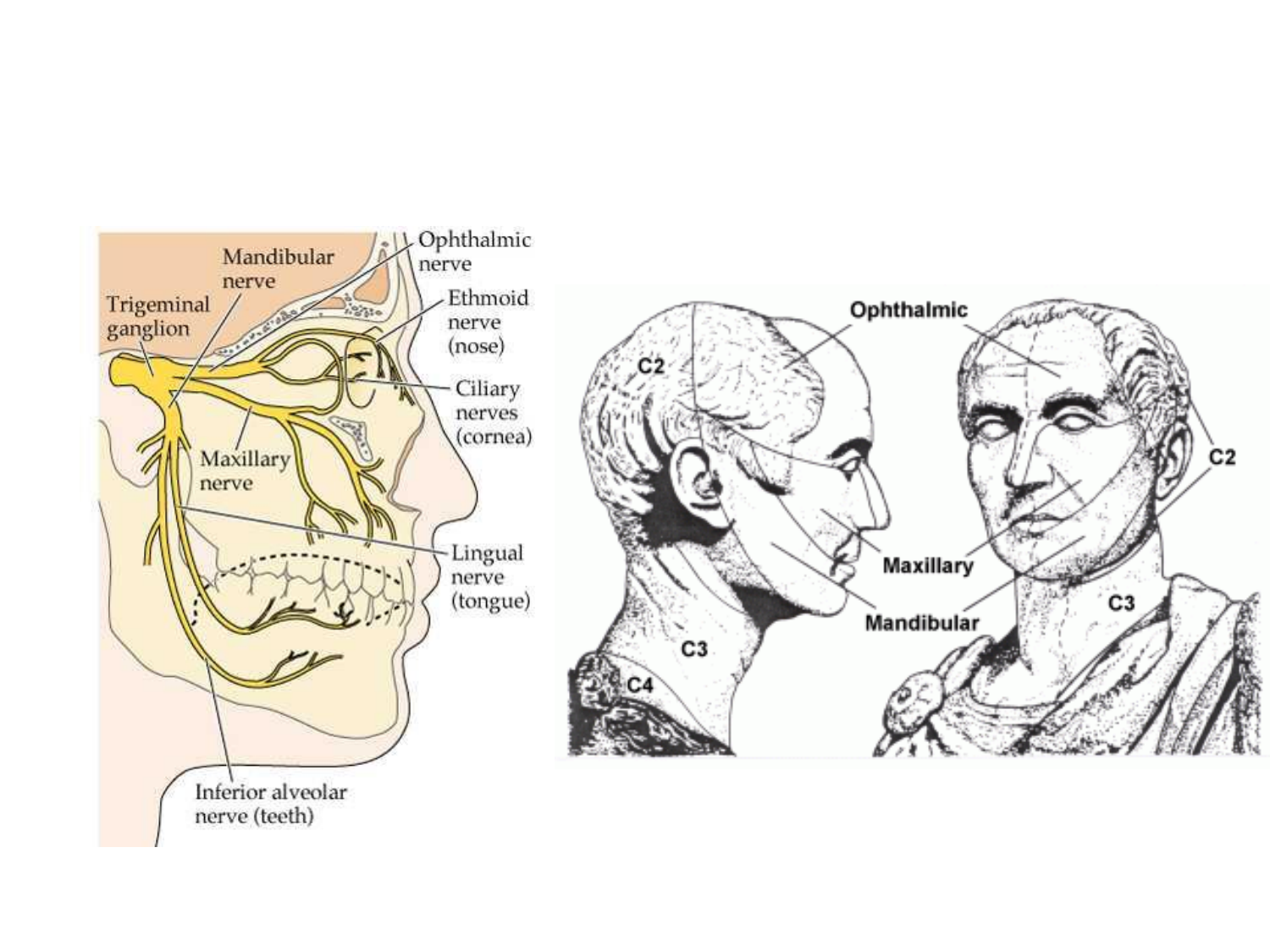# **THE OPHTALMIC DIVISIONS**



• This traverses the cavernous sinus and enters the orbit via the *superior orbital fissure* where it divides into *frontal, lacrimal* and *nasociliary branches.*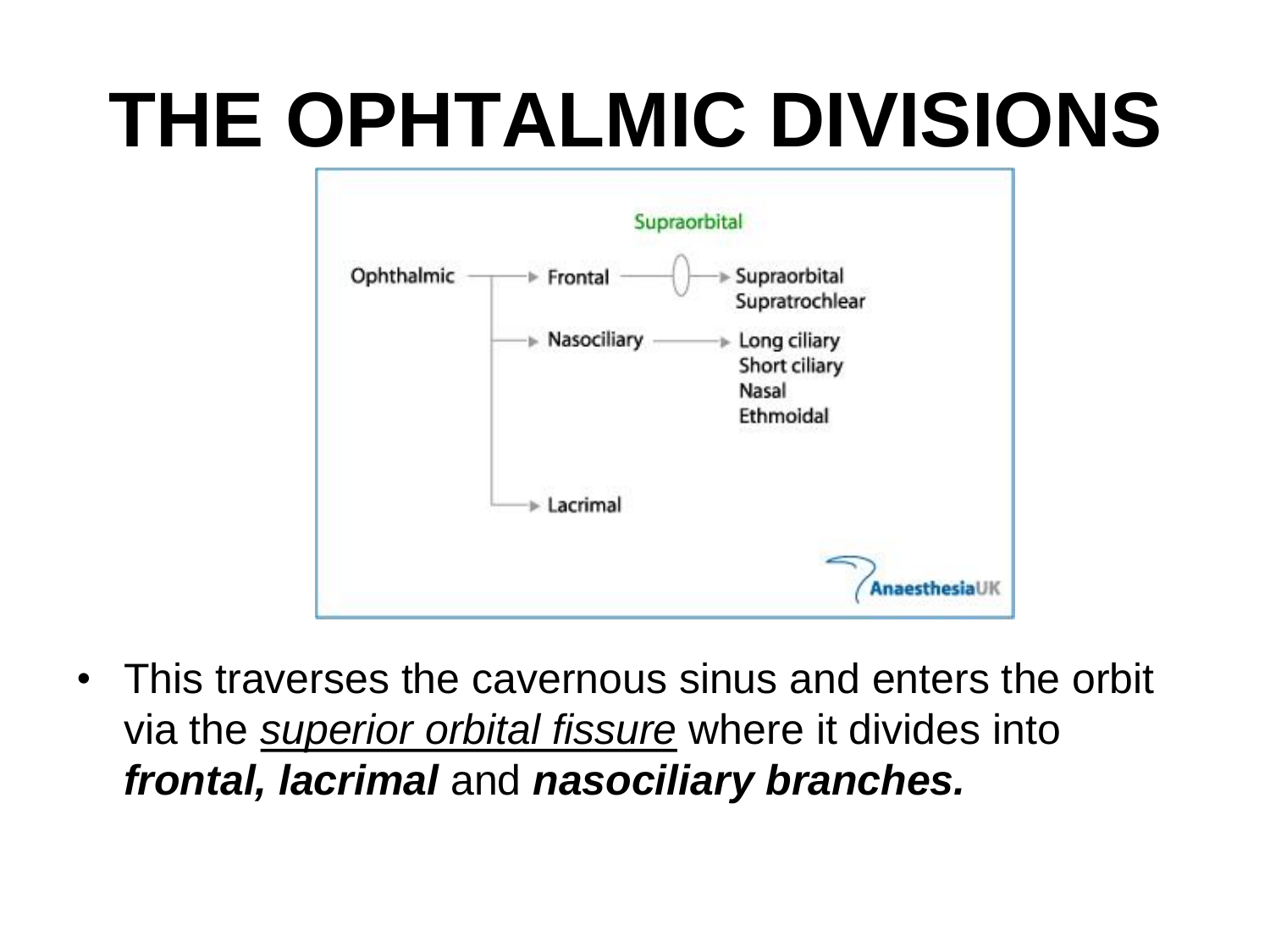#### **TRIGEMINAL NERVE - Ophthalmic branch**



The ophthalmic branch (arrow) of the trigeminal nerve innervates the tear gland (motor) and is responsible for picking up sensory messages from the upper eyelid, the mucosa of the nasal cavity and the cornea.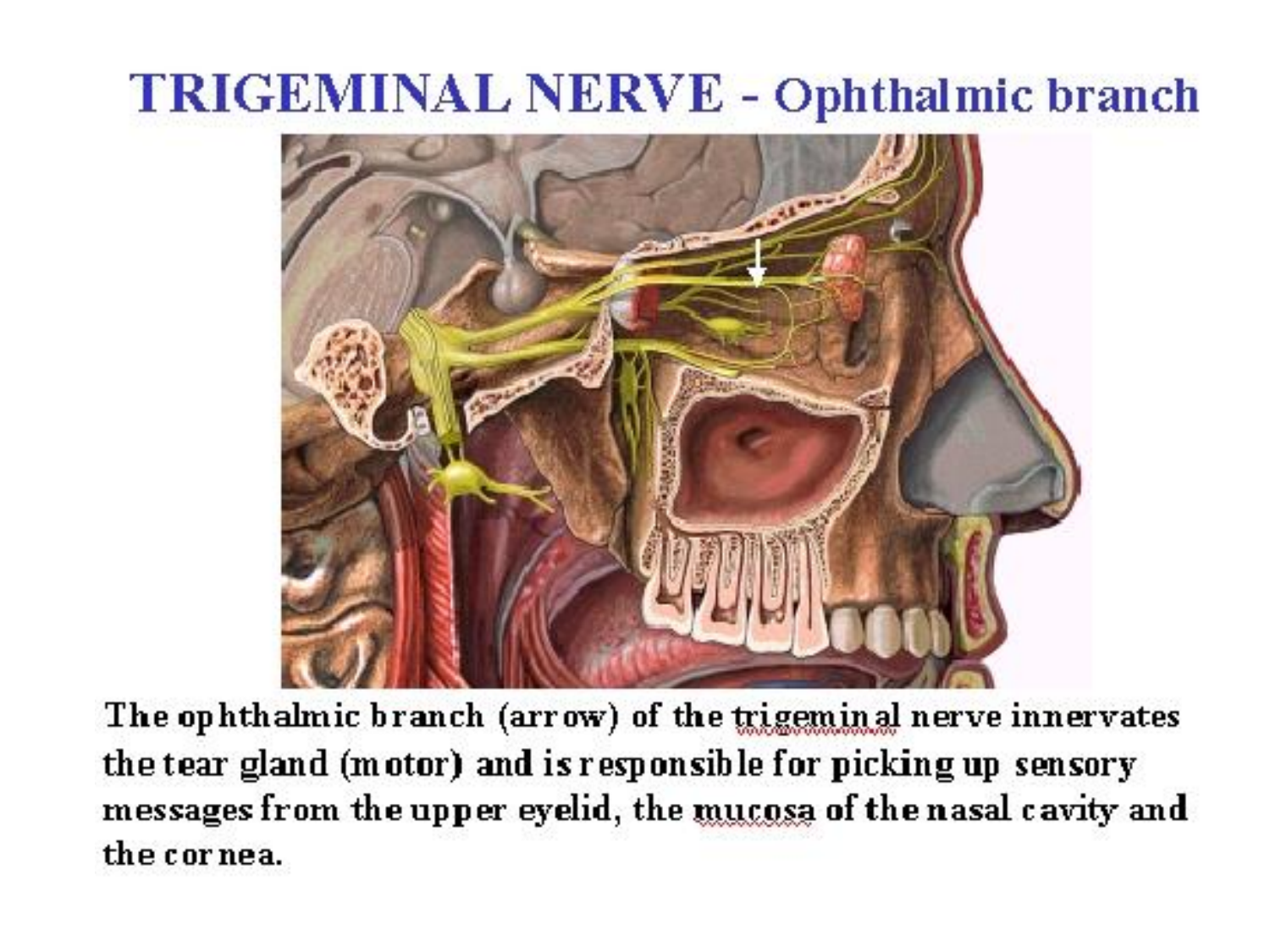• *The frontal nerve* lies just under the roof of the orbit and divides into supraorbital and supratrochlear nerves which emerge from the orbit and supply the front of the scalp.

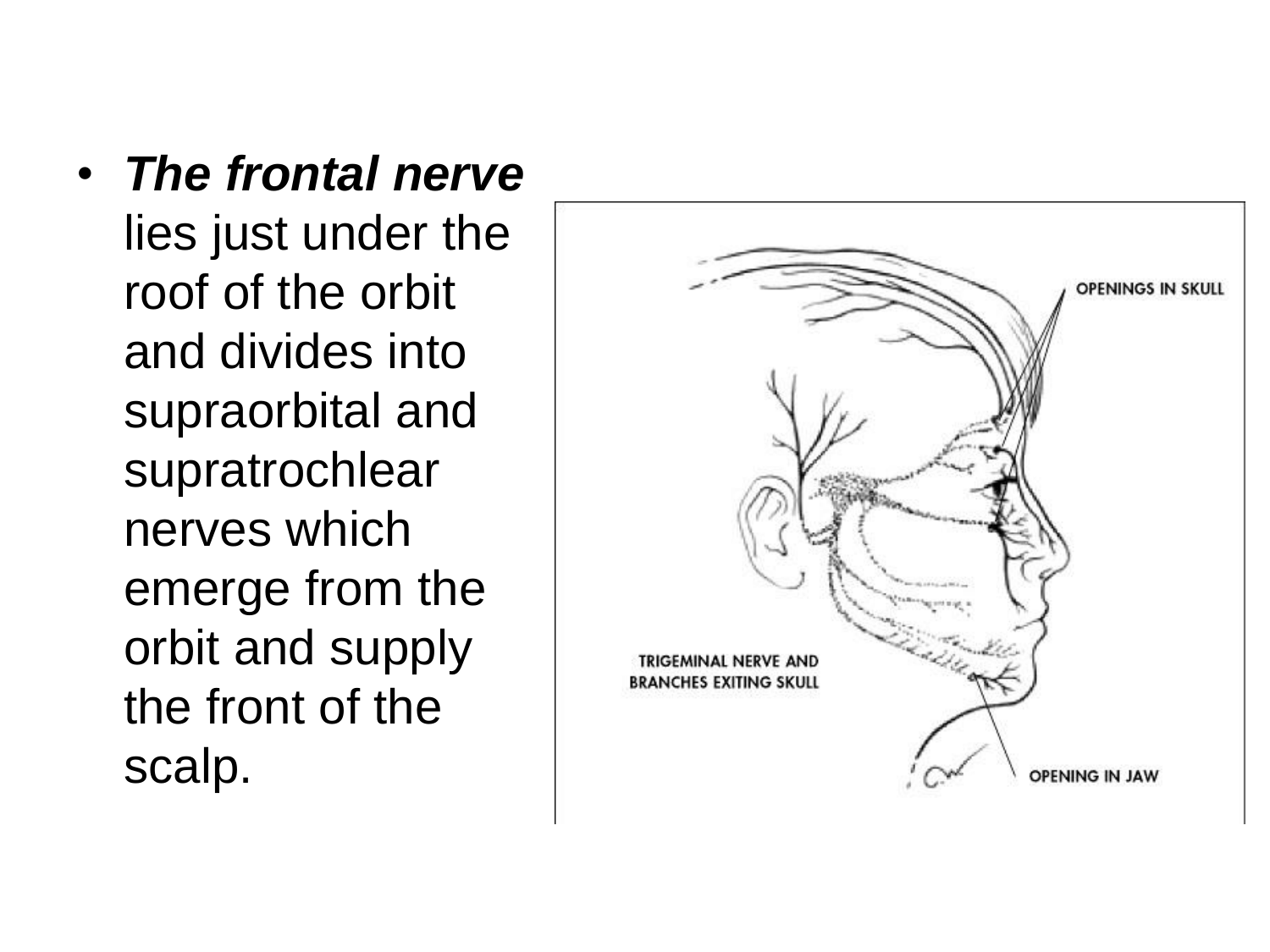- *The lacrimal nerve* lies laterally and supplies the of the eyelids and face.
	- *It also carries parasympathetic fibres from the pterygopalatine ganglion to the lacrimal gland.*

![](_page_10_Picture_2.jpeg)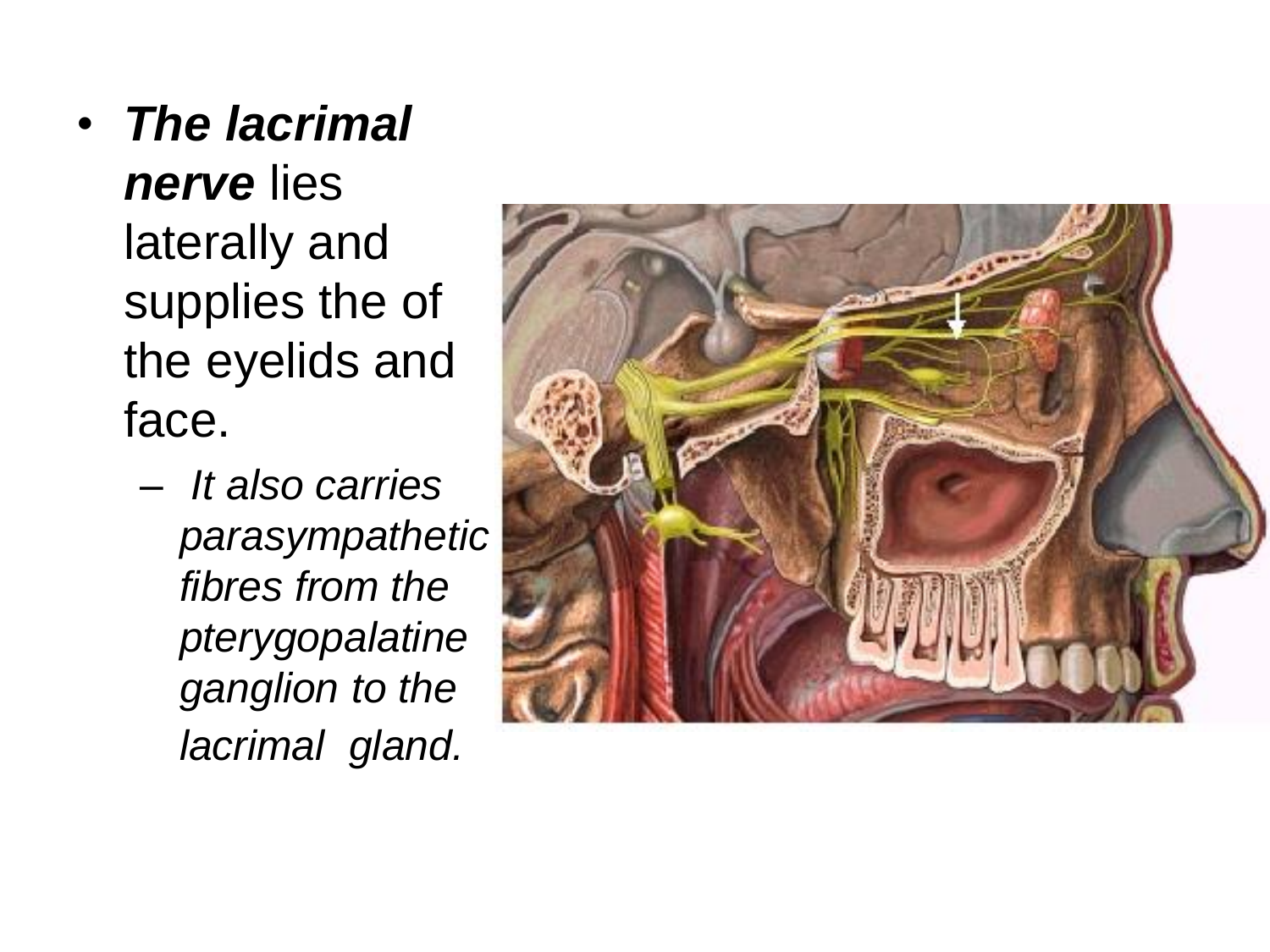- *The nasociliary nerve* crosses the optic nerve and runs along the medial wall of the orbit to emerge onto the face as the infratrochlear nerve.
	- It gives off the *ethmoidal nerves* to the ethmoidal sinuses and
	- the *long ciliary nerves* to the eye which carry sensory fibres from the cornea and sympathetic fibres to the dilatator pupillae.

![](_page_11_Picture_3.jpeg)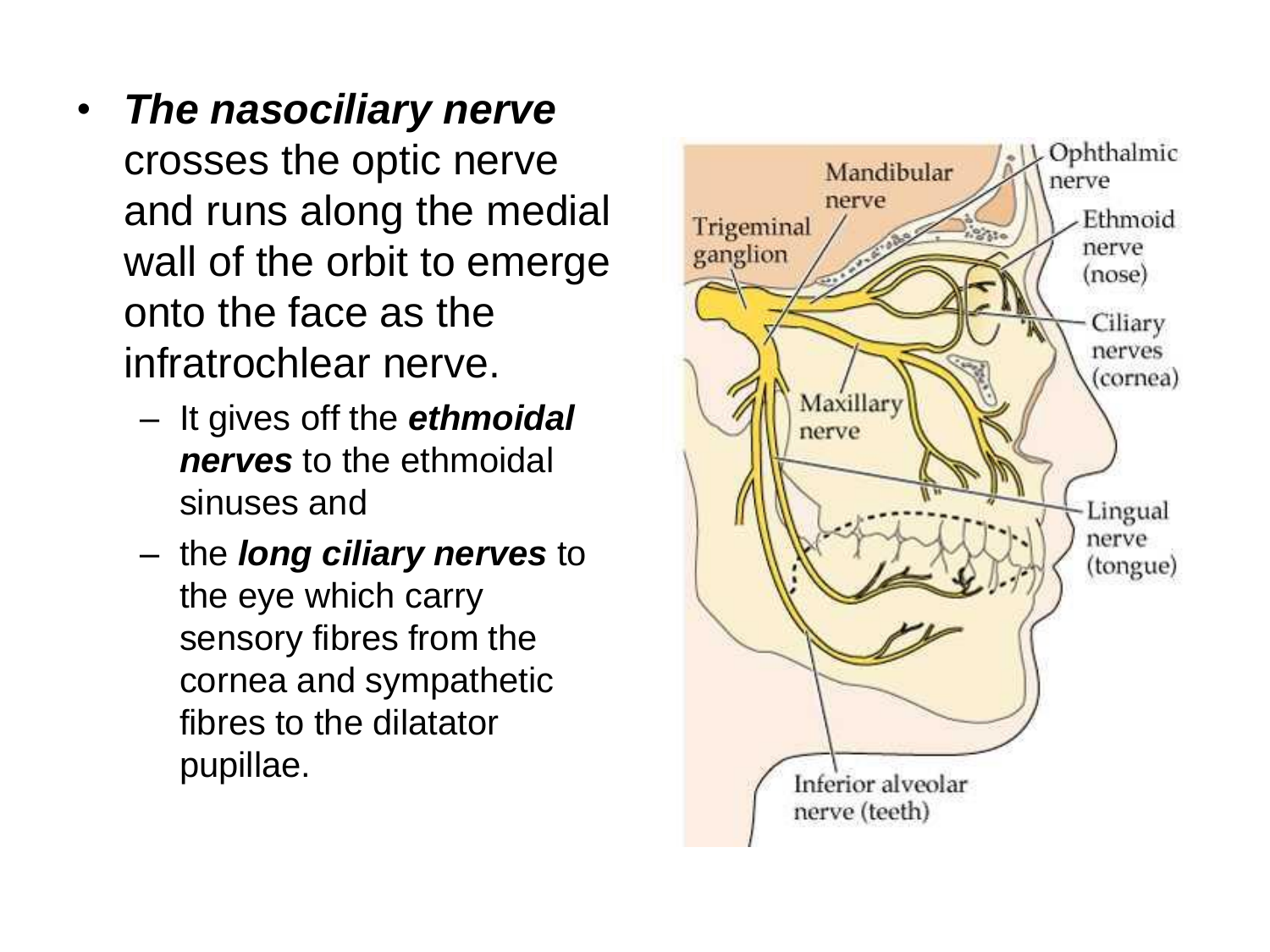# **THE MAXILLARY DIVISION**

This leaves the cranial cavity through the *foramen rotundum* and enters the *pterygopalatine fossa*.

![](_page_12_Picture_2.jpeg)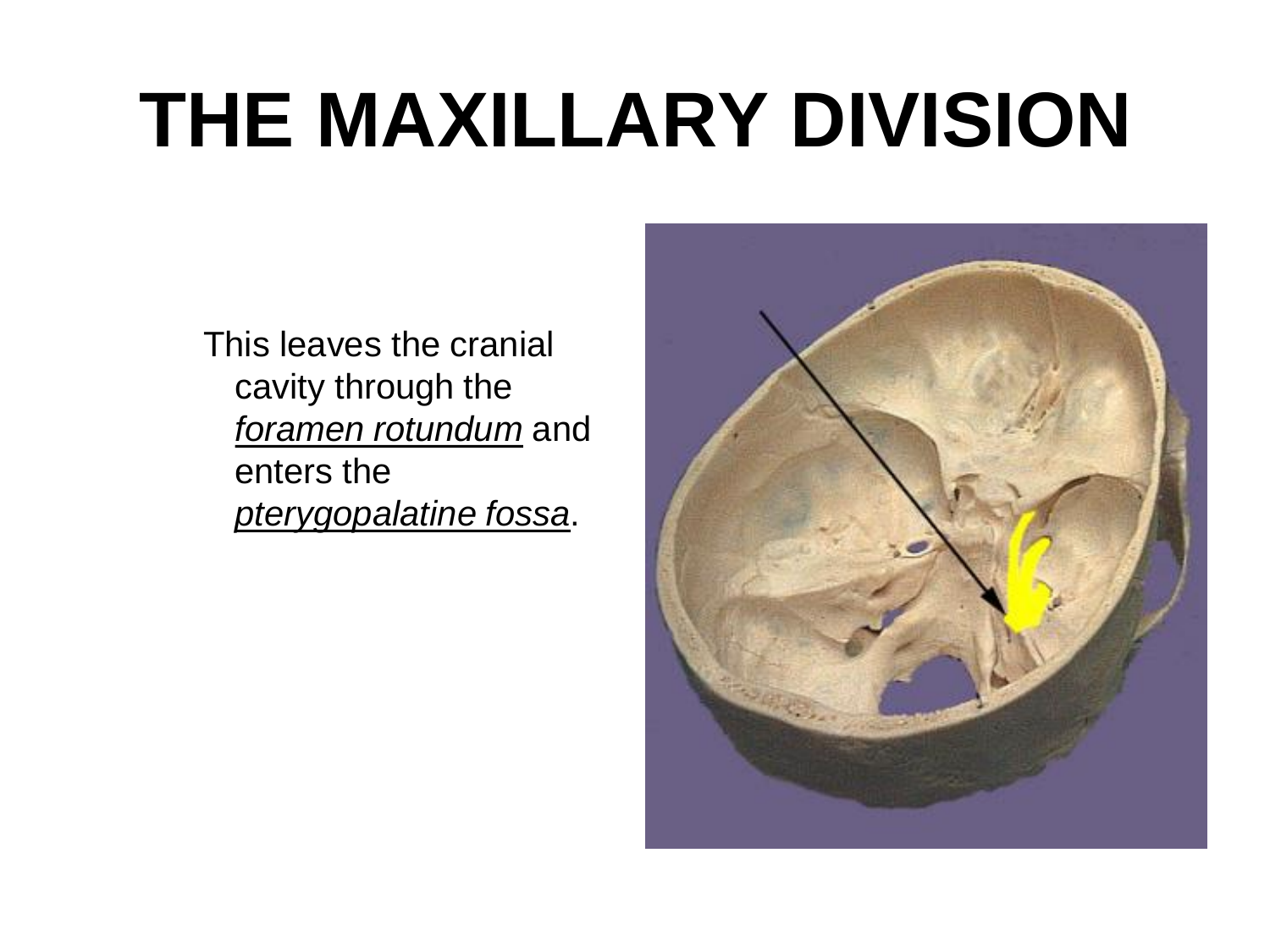#### **TRIGEMINAL NERVE - Maxillary branch**

![](_page_13_Picture_1.jpeg)

Maxillary Branch

Receives sensory messages from the upper j aw, nose and lower eye lid.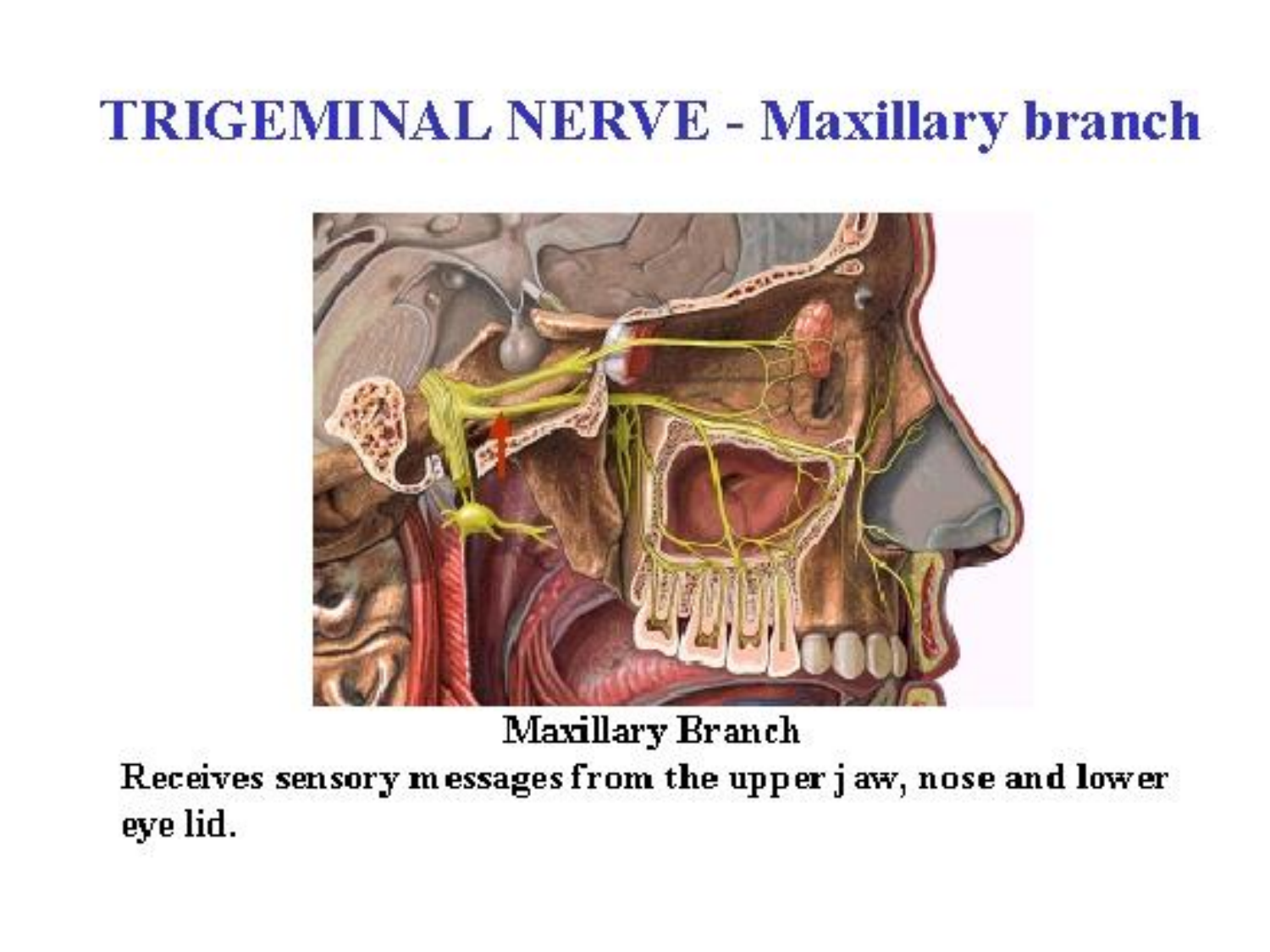![](_page_14_Picture_0.jpeg)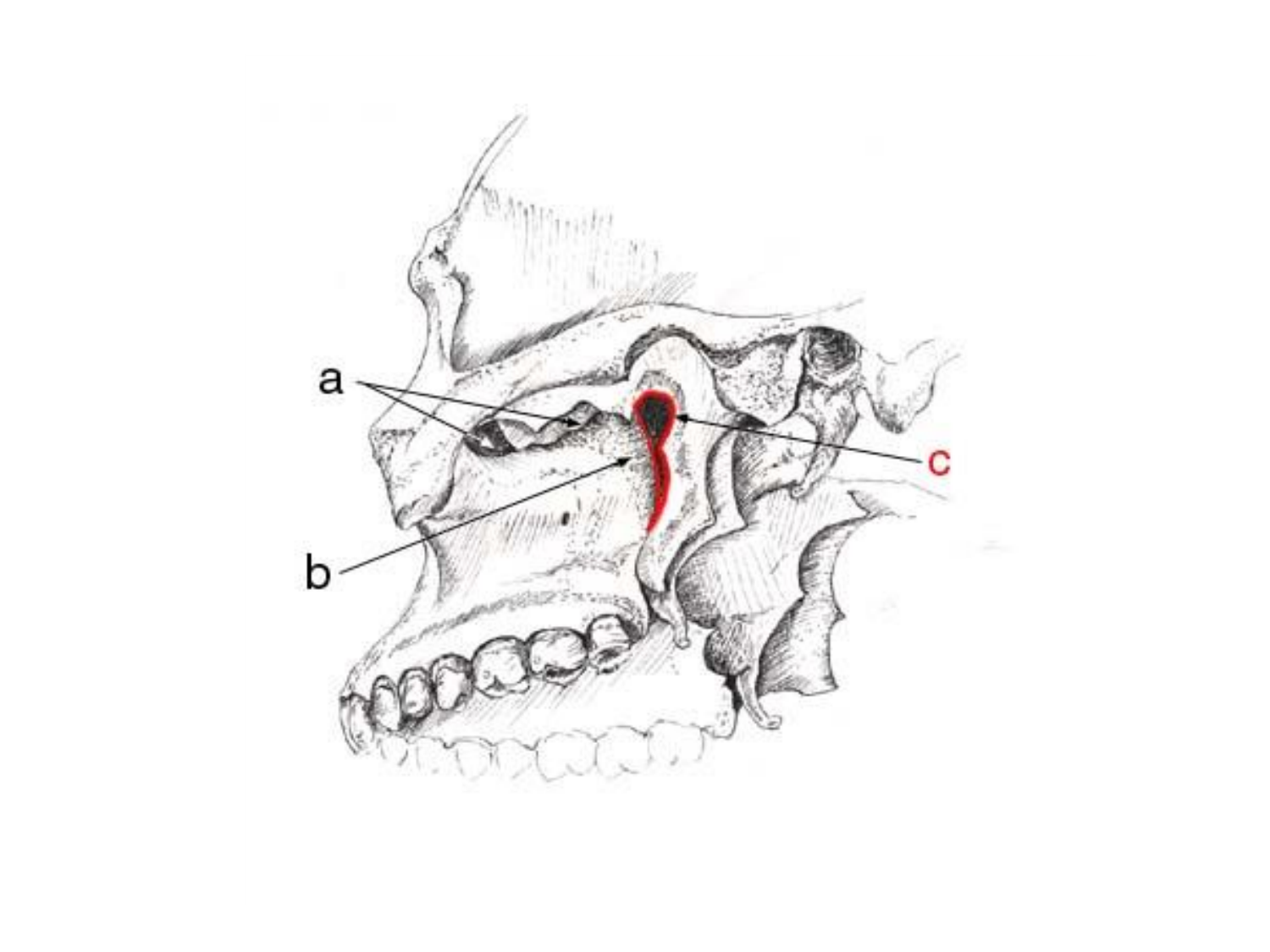![](_page_15_Figure_0.jpeg)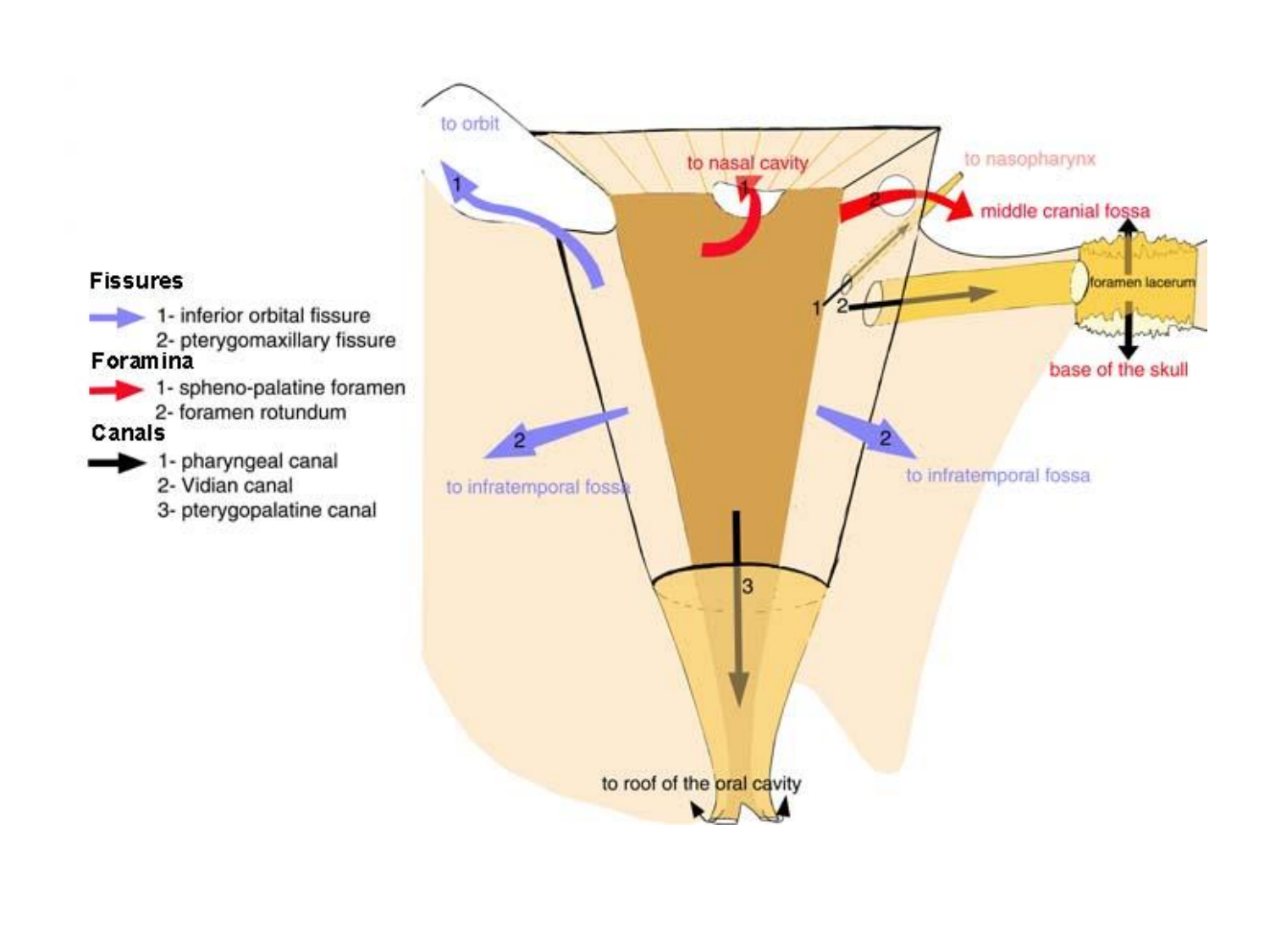### The branches of the maxillary nerve

![](_page_16_Picture_1.jpeg)

- *the zygomatic nerve*  the pterygopalatine fossa via the *inferior orbital fissure*
- *the great* and *lesser palatine nerves* to the hard and soft palates,
- *the sphenopalatine nerve* to the nasal cavity and thence via the nasal septum, to the *incisive fossa* to supply the hard palate.
- *The posterior superior dental nerve* enters the back of the maxilla and supplies the teeth.

The Maxillary Nerve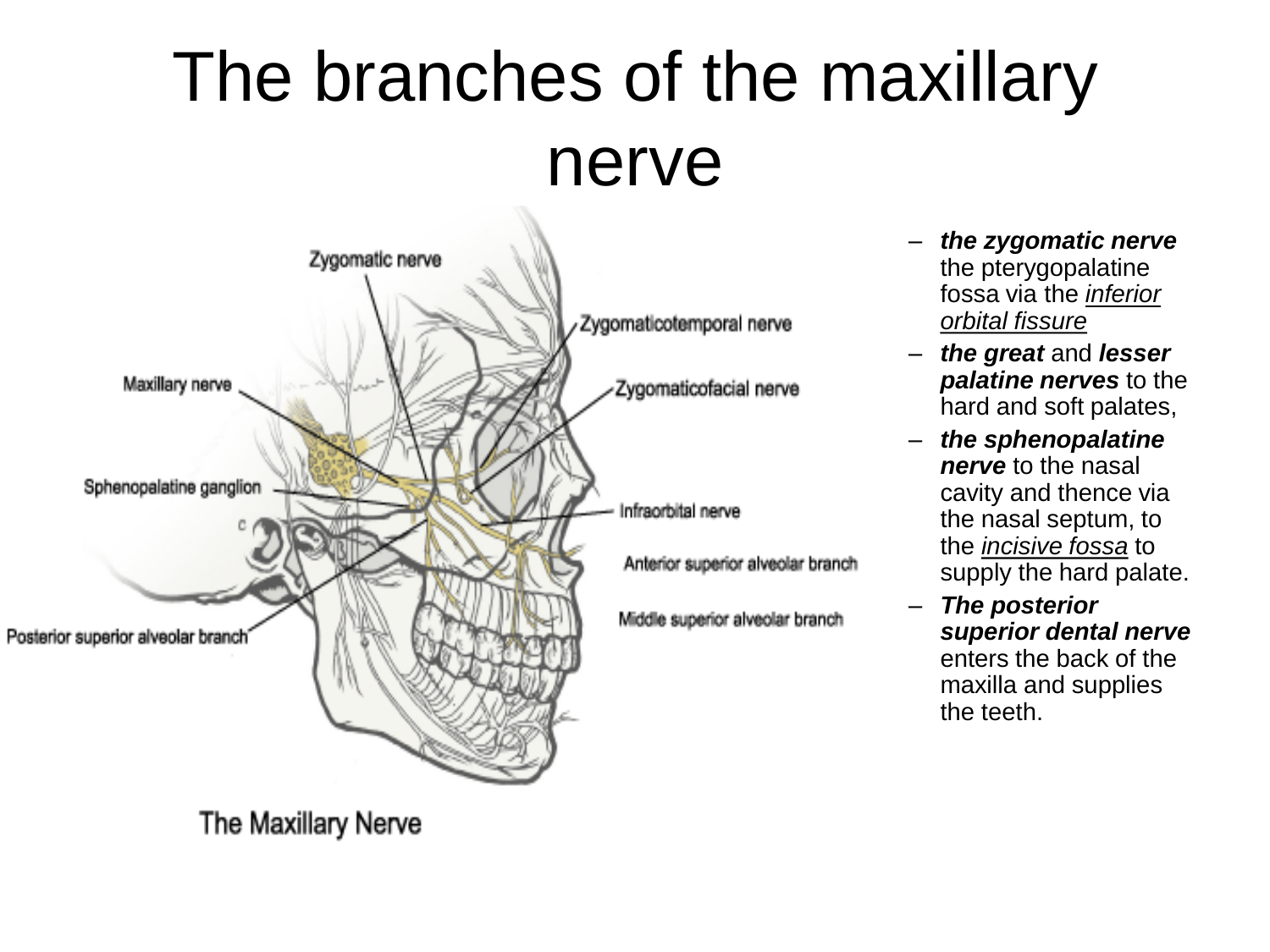#### The branches of the maxillary nerve

![](_page_17_Picture_1.jpeg)

The Maxillary Nerve and its Distribution

– The maxillary nerve leaves the pterygopalatine fossa via the *inferior orbital fissure*, travels in the floor of the orbit where it gives *the middle* and *anterior superior dental nerves*, and emerges onto the face through the *infraorbital foramen* as the *infraorbital nerve*.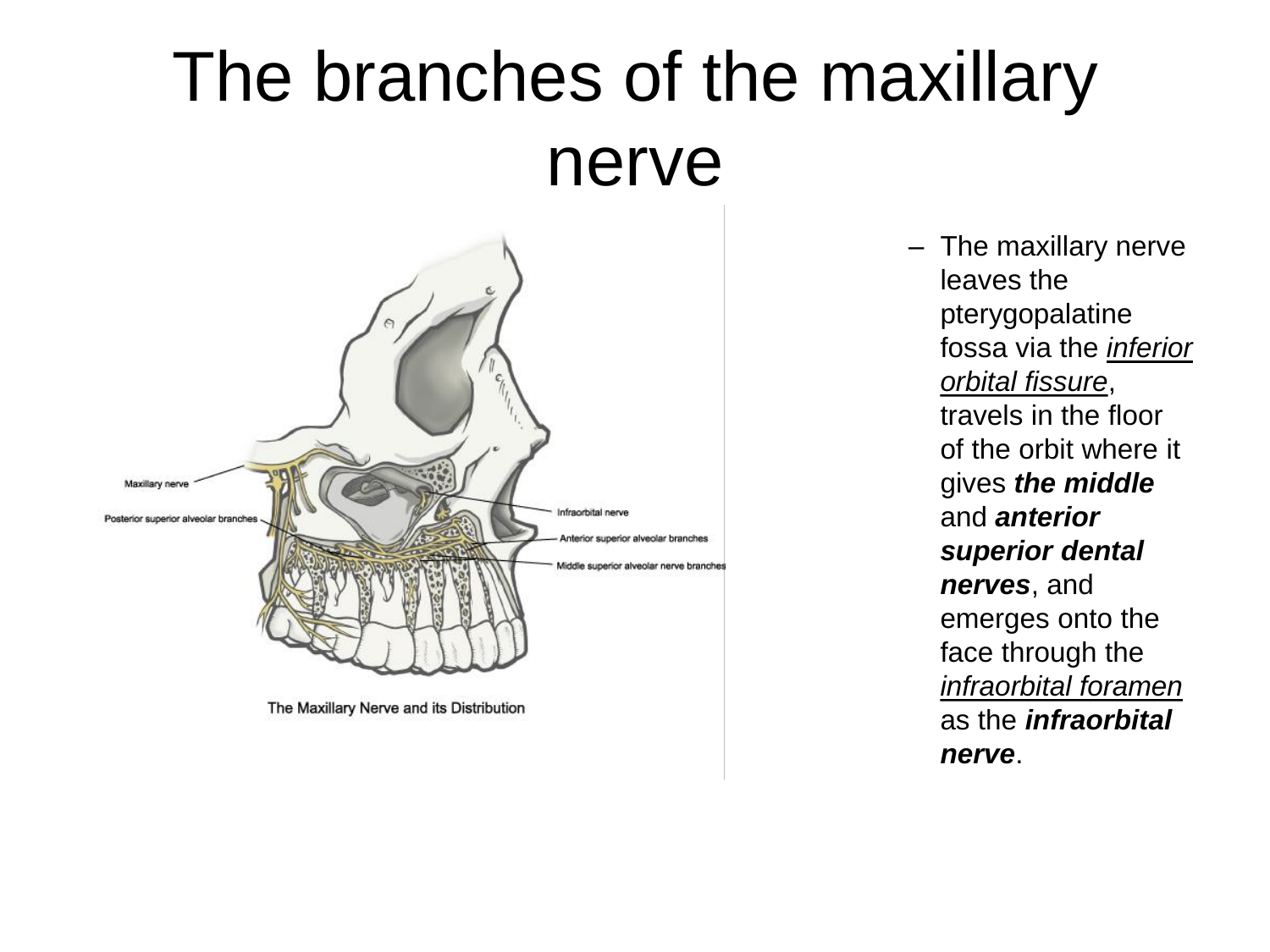### All branches of the maxillary division are sensory.

![](_page_18_Figure_1.jpeg)

The Maxillary Nerve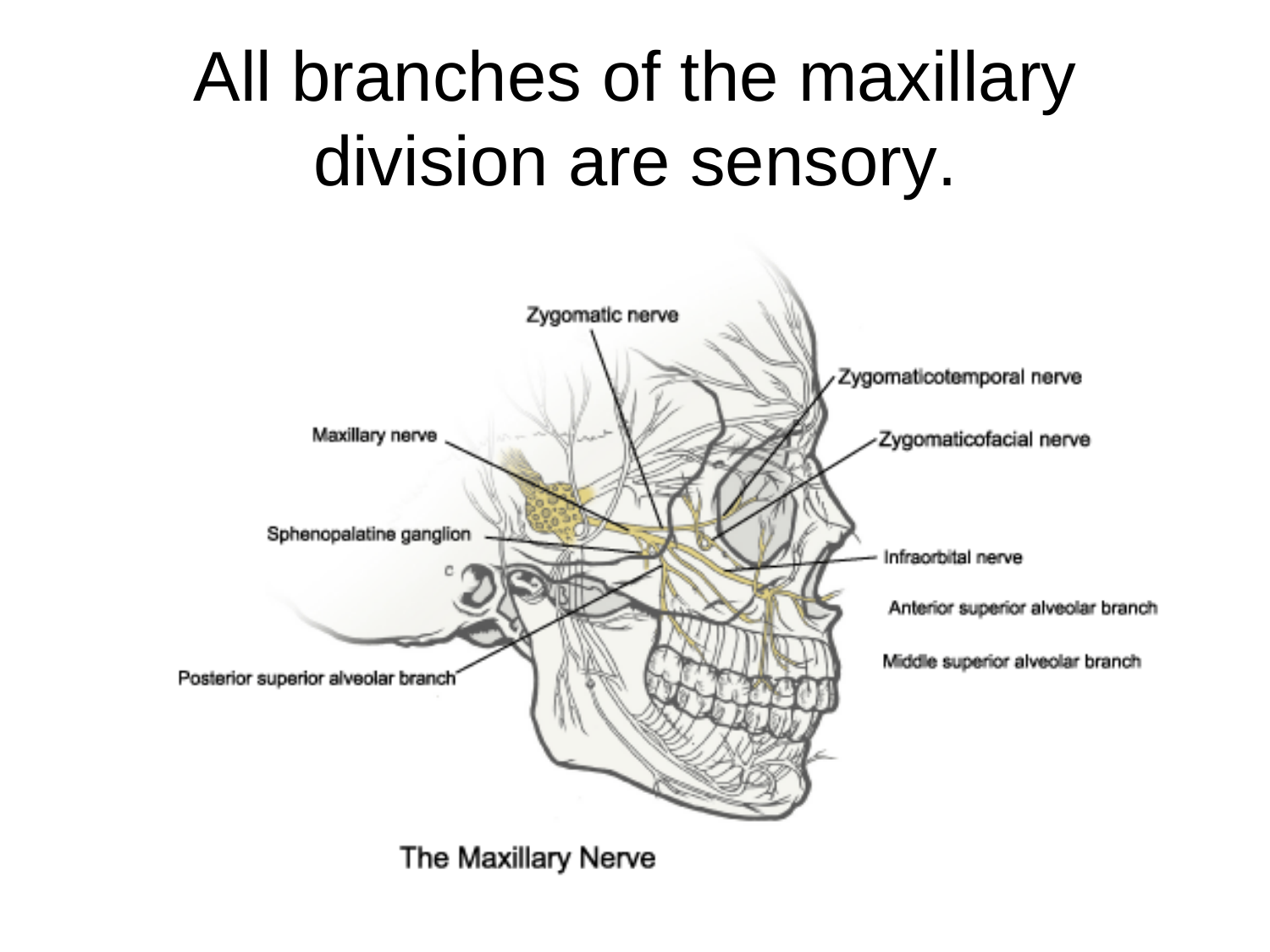# **THE MANDIBULAR DIVISION**

• This leaves the cranial cavity through the *foramen ovale* and immediately breaks up into branches.

![](_page_19_Figure_2.jpeg)

Infratemporal Region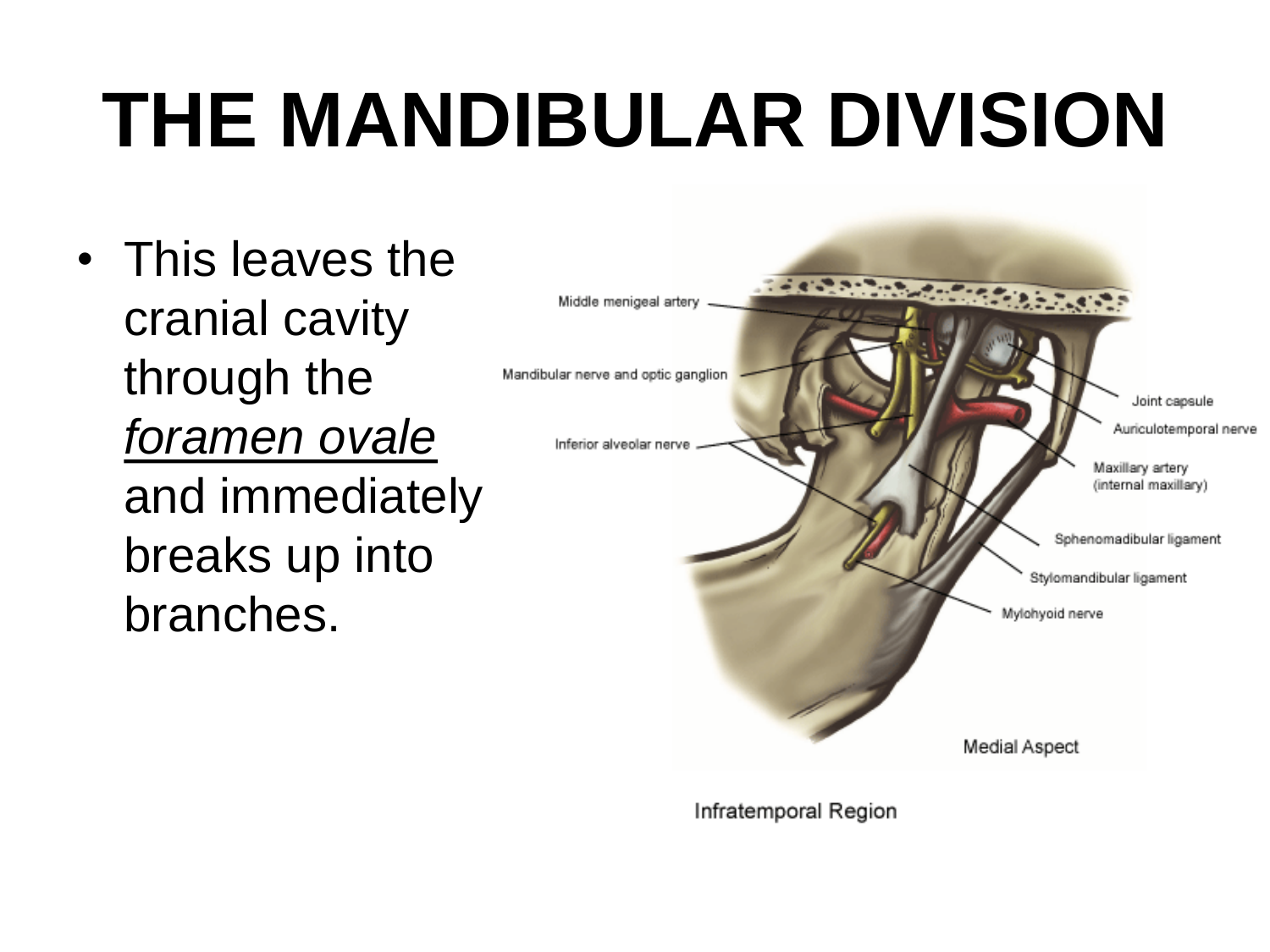#### **TRIGEMINAL - Mandibular branch**

The mandibular branch innervates the skin and teeth of the lower jaw for sensation. It also supplies motor impulses to the temporal and masseter muscles for chewing.

![](_page_20_Picture_2.jpeg)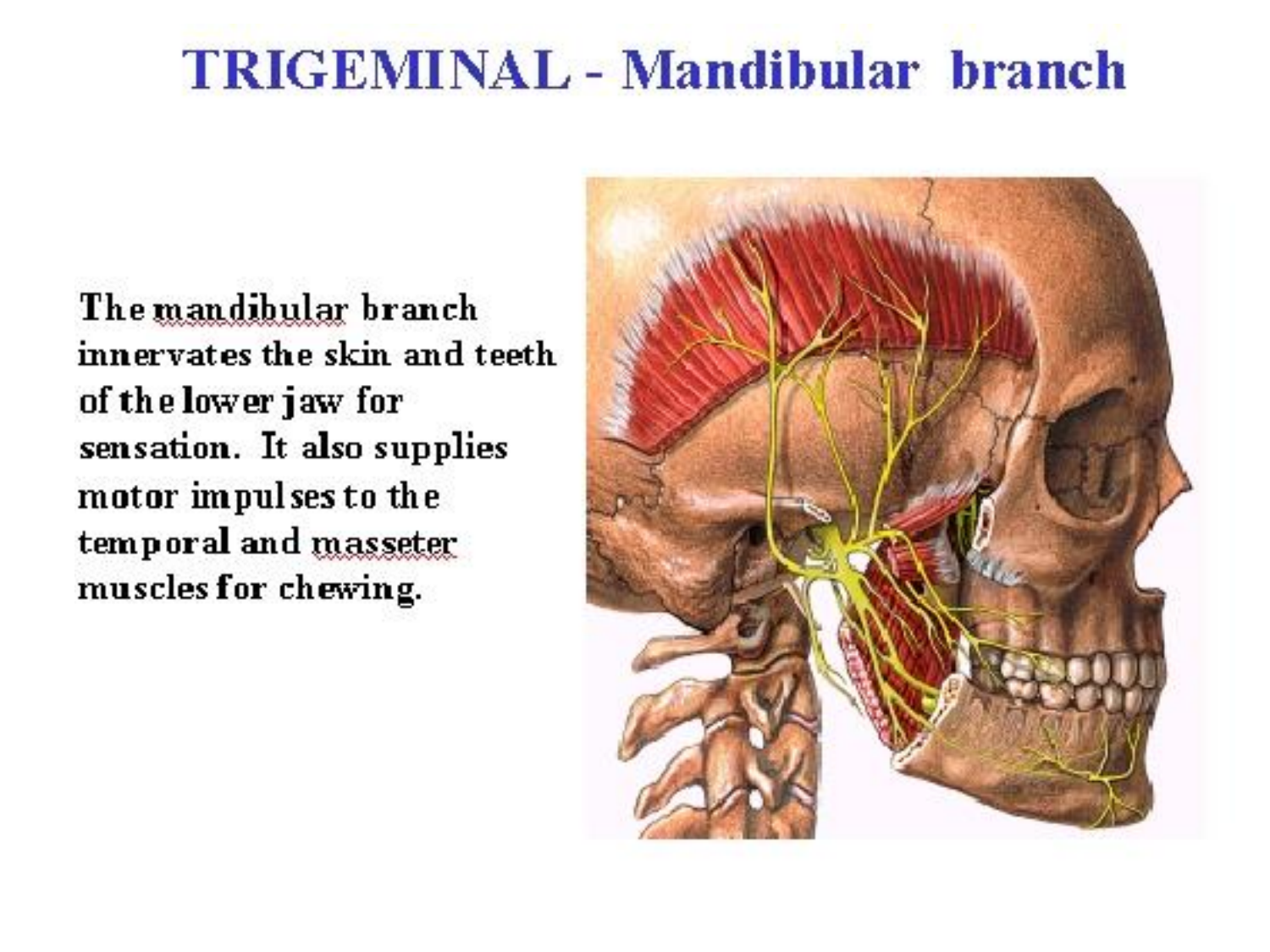# **THE MANDIBULAR DIVISION**

• The mandibular division contains both motor and sensory branches.

![](_page_21_Figure_2.jpeg)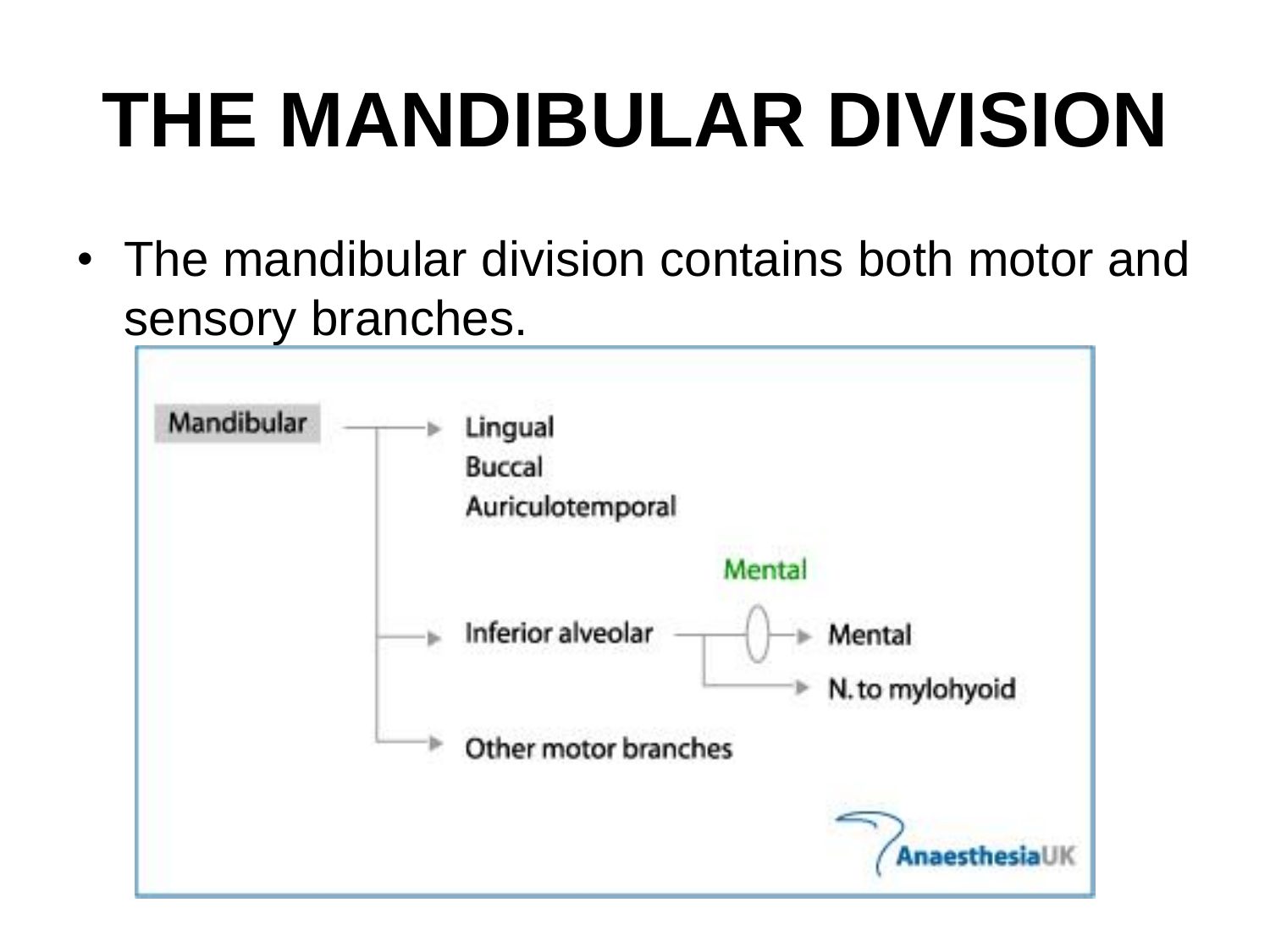- the mainly sensory *inferior alveolar nerve*, which enters the *mandibular foramen* to supply the teeth before emerging onto the face as *the mental nerve.*
- This nerve does have one motor branch, *the mylohyoid nerve*, which supplies the mylohyoid and anterior belly of the digastric.

![](_page_22_Figure_2.jpeg)

The Mandibular Nerve and its Distributions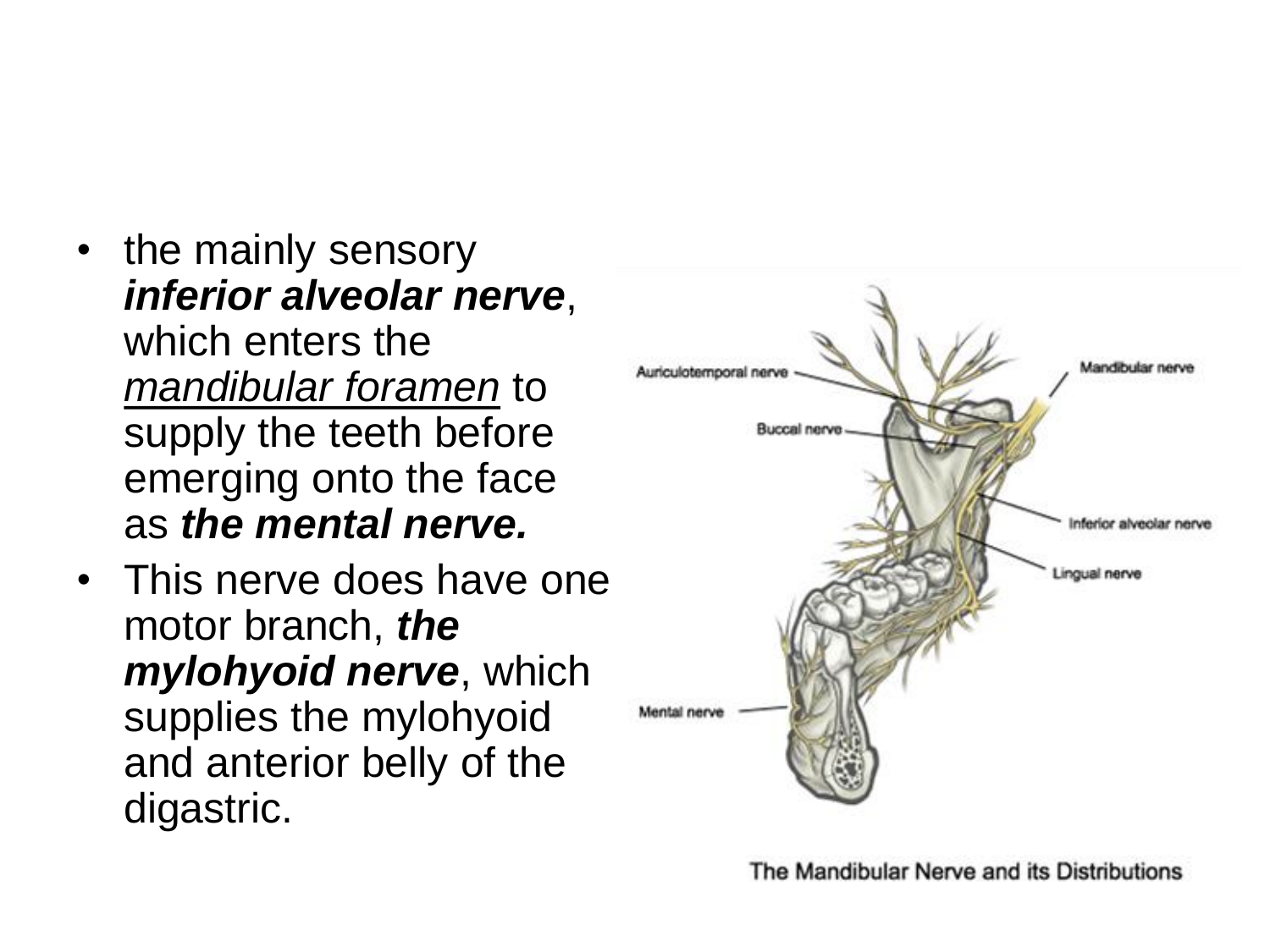# *The lingual nerve*

- *The lingual nerve* lies close to the mandible just behind the third molar and then passes forwards to supply the tongue.
- It is joined by the *chorda tympani* which carries taste fibres from the anterior twothirds of the tongue and parasympathetic secretomotor fibres to the submandibular and sublingual salivary glands. These synapse in the submandibular ganglion which is attached to the lingual nerve

![](_page_23_Figure_3.jpeg)